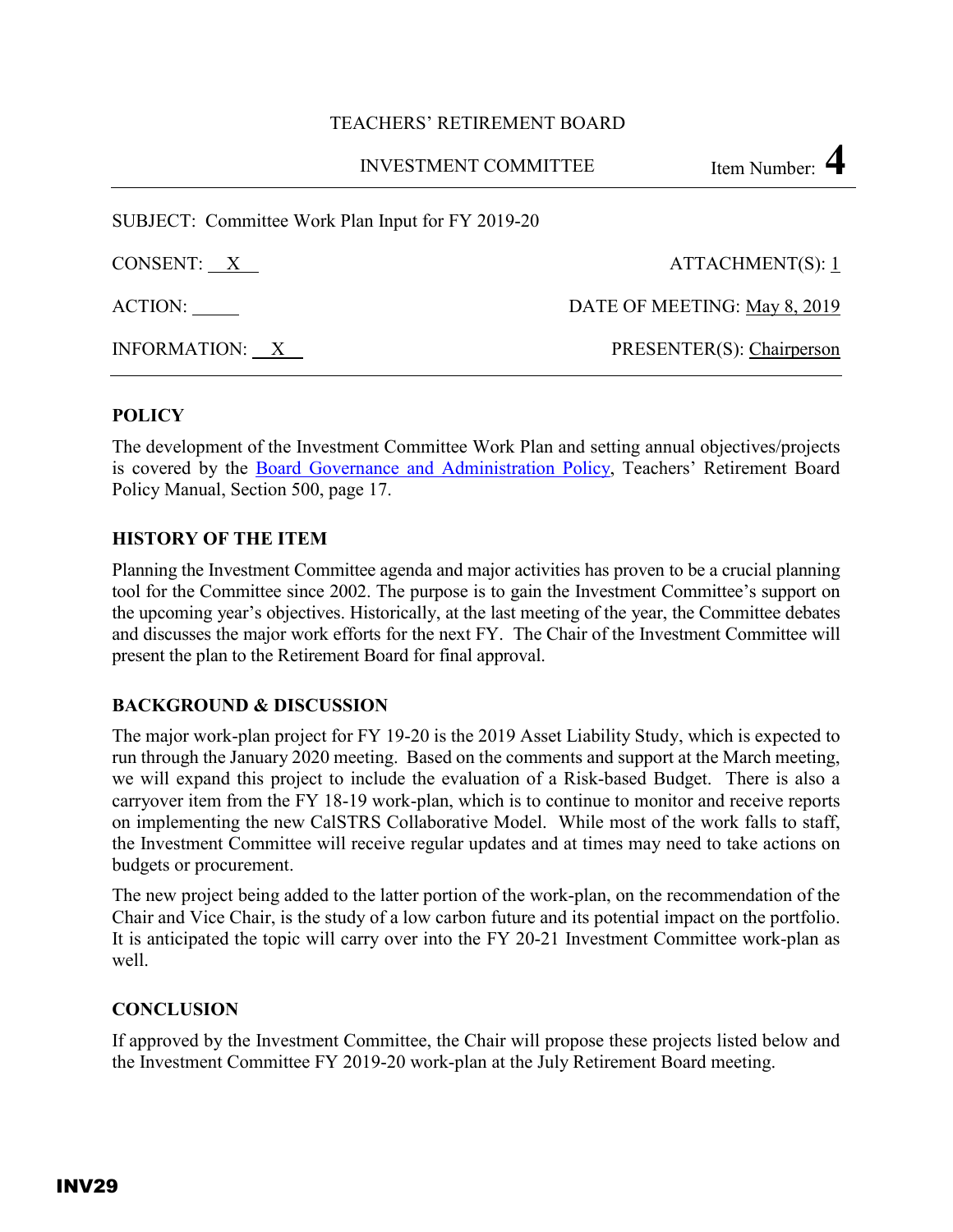Investment Committee – Item 4 May 8, 2019 Page 2

| <b>July 2019</b> | Jan 2020                                                             | May 2020                       |  |  |
|------------------|----------------------------------------------------------------------|--------------------------------|--|--|
|                  | 2019 Asset / Liability Study                                         |                                |  |  |
|                  | <b>Risk Budget Education</b>                                         | <b>Study Low Carbon Future</b> |  |  |
|                  | Monitor Implementation of the CalSTRS Collaborative Investment Model |                                |  |  |

# **ATTACHMENTS/POWERPOINT**

Attachment 1 – Proposed Investment Committee 2019-20 Work Plan